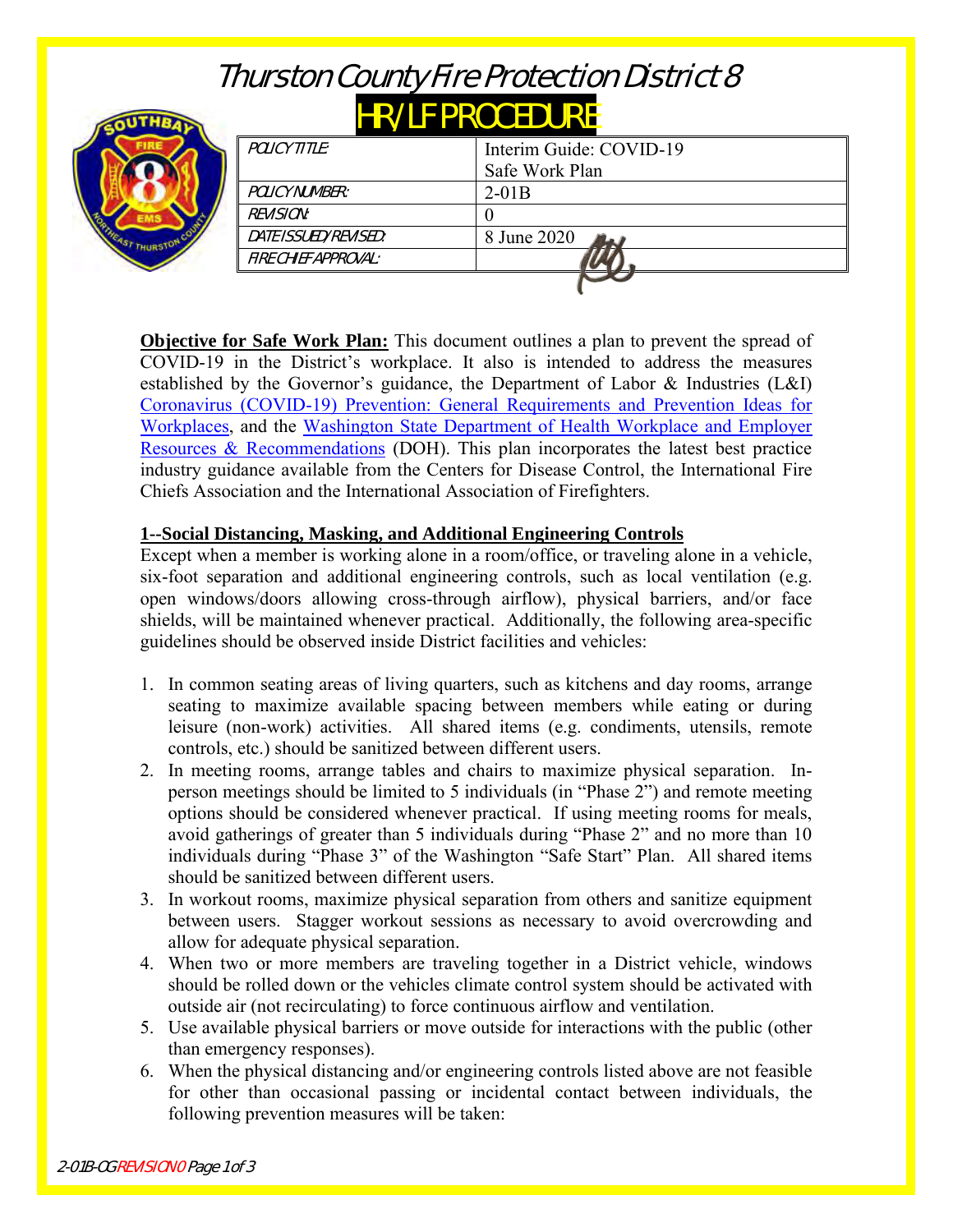- a) If not on emergency responses, at a minimum, cloth or surgical masks will be worn by members.
- b) While on emergency responses, members will follow established guidelines set forth in District Interim Guides *2-01 COVID-19 Incident Response*, and 2*-01A COVID-19 Member Health & Safety.*
- c) Members are encouraged to wear cloth or surgical masks at any time they are unsure of their ability to maintain adequate physical separation and above listed engineering controls.
- d) No discrimination or discouragement will be tolerated that targets members who elect to observe levels of personal protection above the minimum standards described herein.

# **2--Authorized Visitor Traffic Management**

- 1. Occupancy in firestations will be restricted to on-duty staff and authorized visitors only.
- 2. "Authorized visitors" are defined as maintenance staff, essential workers, visitors of an official nature and others as approved by the Fire Chief.
- 3. All members and authorized visitors enter the firestation at controlled locations for medical screening as defined in District Interim Guide *2-01A COVID-19 Member Health & Safety.*
- 4. Further access to firestation facilities by authorized visitors will be determined based upon best practices available at the time subsequent "Phases" are implemented by the Governor, County Board of Health and the County Health Officer.

# **3--Personal Protective Equipment (PPE)**

- 1. All members will be provided, at no cost to them, PPE appropriate for their job function or the activity being performed.
- 2. Refer also to District Interim Guide *2-01A COVID-19 Member Health & Safety.*

# **4--Sanitation and Cleaning**

- 1. All high-touch areas at District facilities are frequently sanitized, including restrooms, doors and all commonly touched surfaces; other areas include:
	- a) Patient compartments of transport vehicles will be decontaminated between each patient transport.
	- b) Athletic workout equipment will be sanitized between each user.
	- c) High touch areas in vehicles will be sanitized at the beginning of each shift and following any "high risk for exposure" incident response.

#### **5--Hand Washing**

- 1. Members and authorized visitors are required to wash hands frequently throughout their shift including before and after going to the bathroom, before and after eating and after coughing, sneezing or blowing their nose.
- 2. Hand sanitizer (greater than 60% ethanol or 70% isopropanol) is available at entry points and throughout all District facilities in high traffic areas.
- 3. Disposable gloves are provided for use where necessary.

# **6--Employee Health Screening**

- 1. Refer to District Interim Guide *2-01A COVID-19 Member Health & Safety.*
- 2. Any area where a sick member may have worked will be immediately cleaned and sanitized using [cleaning guidelines from the CDC.](https://www.cdc.gov/coronavirus/2019-ncov/community/pdf/Reopening_America_Guidance.pdf)